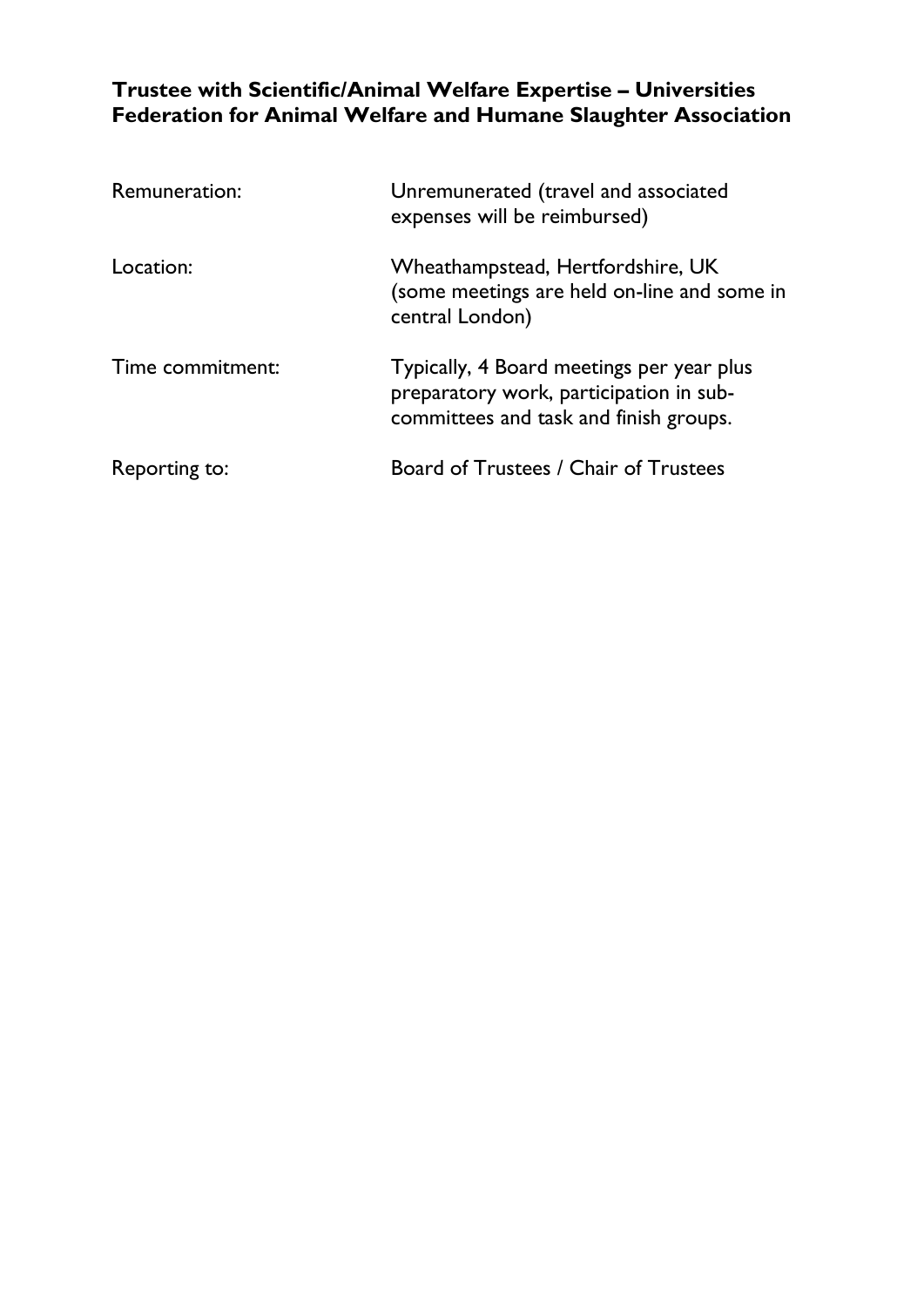#### **Welcome from the Chair**

Welcome, thank you for your interest in the role of Trustee at the Universities Federation for Animal Welfare (UFAW) and the Humane Slaughter Association (HSA). Both charities make a real difference to animal welfare through their evidence-based, scientific approaches to understanding and improving the welfare of all animals. A vacancy for a trustee with scientific expertise in animal welfare who can help guide the charities in their missions to improve the welfare of animals has recently arisen.

The Charities are currently chaired by myself and have a trustee body which normally comprises 12 trustees. You can see the list of current trustees at [www.ufaw.org.uk/about-ufaw/our-governance](http://www.ufaw.org.uk/about-ufaw/our-governance-trustees)[trustees](http://www.ufaw.org.uk/about-ufaw/our-governance-trustees)

Both organisations are strongly focussed on using an evidence-based, scientific approach to improve animal welfare. As such we are keen to have a broad range of scientific expertise represented on our board and are therefore looking to recruit trustees with expertise in animal welfare or veterinary science. An understanding of the welfare of animals during slaughter and transport would be advantageous, allowing the trustees to contribute fully to the work of the HSA. We are also keen to recruit trustees with expertise in the welfare of wild animals. Alongside scientific expertise, experience of organisational management would be advantageous since our trustees are closely involved in setting the strategic direction of the organisations.

We would encourage applications from potential trustees who will increase or maintain the diversity on our board. We particularly welcome applications from disabled, Black, Asian and Minority Ethnic (BAME) and/or Lesbian, Gay, Bi, Trans including non-binary (LGBTQ+) candidates as stakeholders who have traditionally been under-represented on our board. In addition, this position could be an excellent opportunity for someone at a relatively early stage in their career to gain experience of serving on a board and to represent early-career scientists as stakeholders in the two charities.

This is an excellent opportunity for the right person to apply their expertise to improving the welfare of animals, and to gain further experience of serving on the board of the two charities. Please do not hesitate to contact myself or the Chief Executive if you require any further information or would like to have an informal chat about the vacancies.

Yours Sincerely,

 $A$ id,  $R$ 

Mike Radford, Chair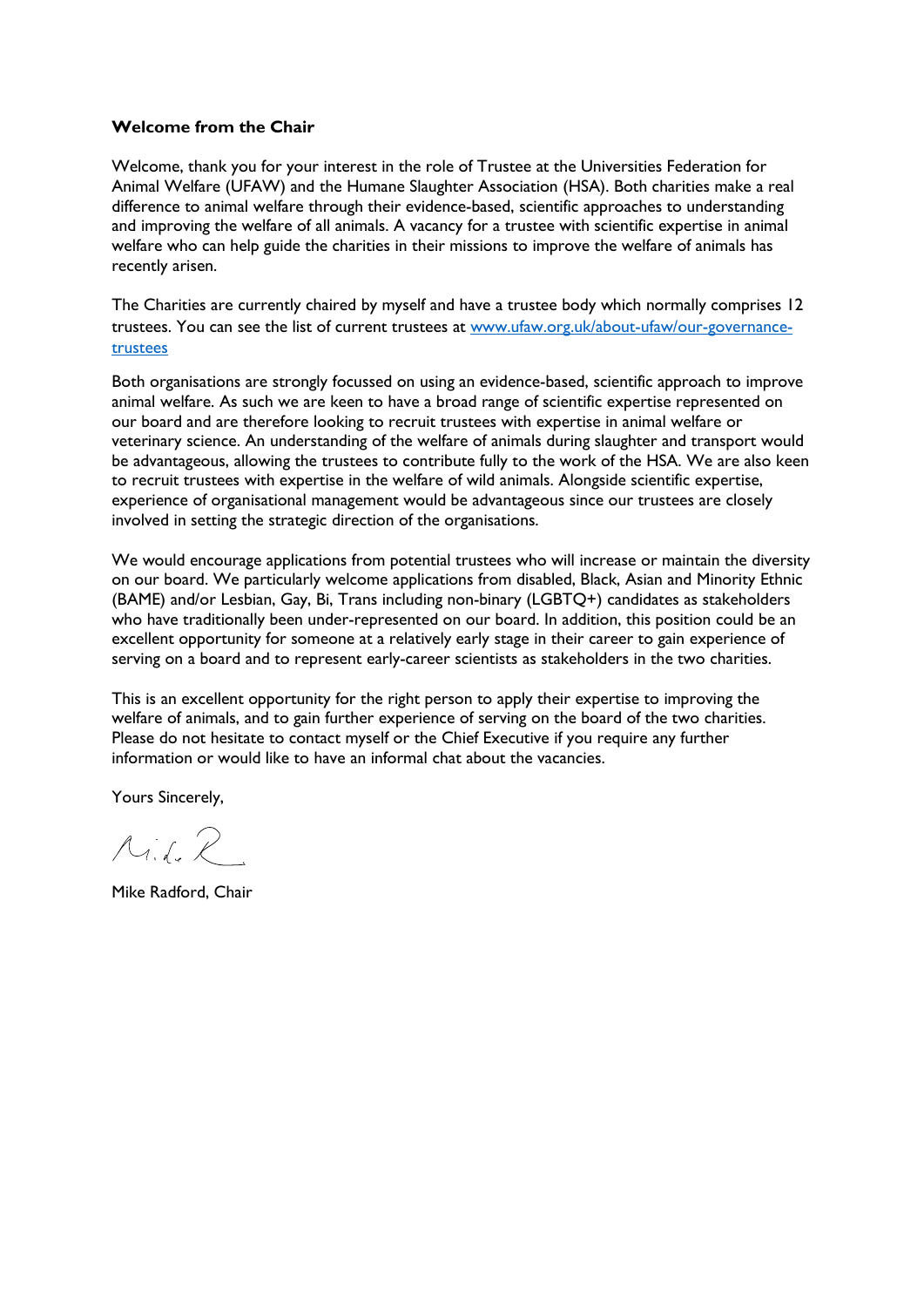### **The organisations:**

Since 1987 Council Members and Trustees of the Universities Federation for Animal Welfare (UFAW) have also been the Trustees of the Humane Slaughter Association (HSA) which is a Charitable Incorporated Organisation. Some staff members are shared between the two organisations and they also share office space. However, HSA and UFAW are financially independent.

## **Universities Federation for Animal Welfare**

#### - *Science in the service of animal welfare*

Registered Charity No 207996 (Registered in England) and Company Limited by Guarantee No 579991

The [Universities Federation for Animal Welfare](http://www.ufaw.org.uk/) (UFAW) is an international independent scientific and educational animal welfare charity. UFAW's vision is a world where the welfare of every animal affected by humans is maximised through a scientific understanding of their needs and how to meet them. UFAW promotes an evidence-based approach to animal welfare by funding scientific research, supporting the careers of animal welfare scientists and by disseminating animal welfare science knowledge both to experts and the wider public. UFAW's work relies on the support of members, subscribers, and donors.

[www.ufaw.org.uk/our-work/ufaws-work](http://www.ufaw.org.uk/our-work/ufaws-work)

and our staff here: [www.ufaw.org.uk/about-ufaw/our-staff](http://www.ufaw.org.uk/about-ufaw/our-staff)

## **Humane Slaughter Association**

- *Caring Beyond the Farm Gate*

Registered Charity No 1159690 (Charitable Incorporated Organization)

The [HSA](http://www.hsa.org.uk/edinburgh22) is a charity recognised internationally for promoting scientific, technical and educational advances towards improving the welfare of food animals worldwide at slaughter, killing, at markets and during transport. The HSA has gained an international reputation for being a knowledgeable and practical organisation, with a sound understanding of livestock and livestock handling. The HSA is respected for its focus on science-based solutions and the support it has given to scientific and technical development in its field. We work around the world to promote the humane treatment of animals and have specific programmes to promote humane slaughter and transport of animals in China and Africa.

Learn more about our work here: [www.hsa.org.uk/about/about](http://www.hsa.org.uk/about/about)

Our staff: [www.hsa.org.uk/about/hsa-staff](http://www.hsa.org.uk/about/hsa-staff)



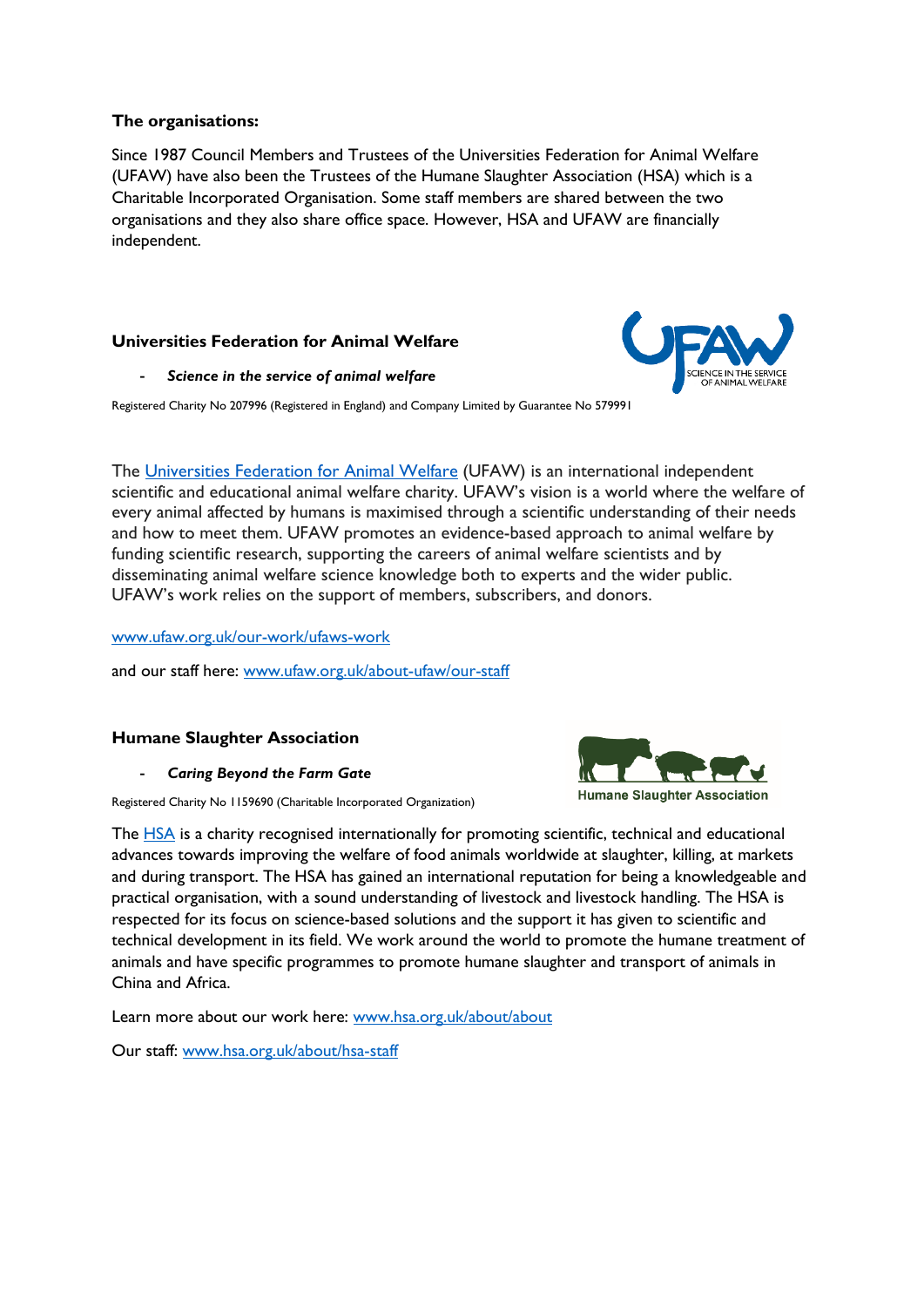## **The Role**

## **Person Specification**

Required

- An understanding of, and commitment to, the objectives of the two organisations.
- A strong understanding of animal welfare science gained either through carrying out animal welfare research or working in fields which apply animal welfare science (veterinary medicine; the livestock industry; animal research; governmental regulation of human interactions with animals; animal welfare NGOs etc).

## Desirable

- Knowledge of the livestock industry with a particular understanding of the welfare issues animals face during marketing, transport and slaughter.
- Expertise in the welfare of wild animals where it is impacted by humankind.
- Experience of developing and implementing the strategic direction of organisations.
- Experience of the funding of scientific research either as a recipient of research funding or at a funder.
- Experience of serving on a board or committee.

## Equality and Diversity

We are keen to represent all of our stakeholders on our board and to maintain a diverse and inclusive trustee body. As such, we would encourage applications from potential trustees who will increase or maintain the diversity on our board. We particularly welcome applications from disabled, Black, Asian and Minority Ethnic (BAME) and/or Lesbian, Gay, Bi, Trans including nonbinary (LGBTQ+) candidates as stakeholders who have traditionally been under-represented on our board. In addition, this position could be an excellent opportunity for someone at a relatively early stage in their career to gain experience of serving on a board and to represent early-career scientists as stakeholders in the two charities. Early-career researchers are currently underrepresented on our board.

## **Specific Responsibilities of the Trustee:**

- Provide advice to the board on the scientific direction of the two charities.
- Contribute to the oversight of the charities' research funding, likely including membership of the Grants Panel – the sub-committee which approves the major research funding decisions of both organisations.
- Help raise the profile of UFAW and the HSA amongst the animal welfare community.
- Be an active champion of the organisations.

In addition to these specific activities, all charity trustees have statutory duties.

## **The statutory duties of a trustee are:**

- To ensure the organisation complies with its governing document sometimes known as a trust deed, constitution, or articles of association.
- To ensure that the organisation pursues its objectives as defined in its governing document.
- To ensure the organisation applies its resources exclusively in pursuance of its objectives the charity must not spend money on activities which are not included in its own objectives, no matter how 'charitable' and 'worthwhile' those activities are.
- To contribute actively to the Board of Trustees' role in giving firm strategic direction to the organisation, setting overall policy, defining goals and setting targets and evaluating performance against agreed targets.